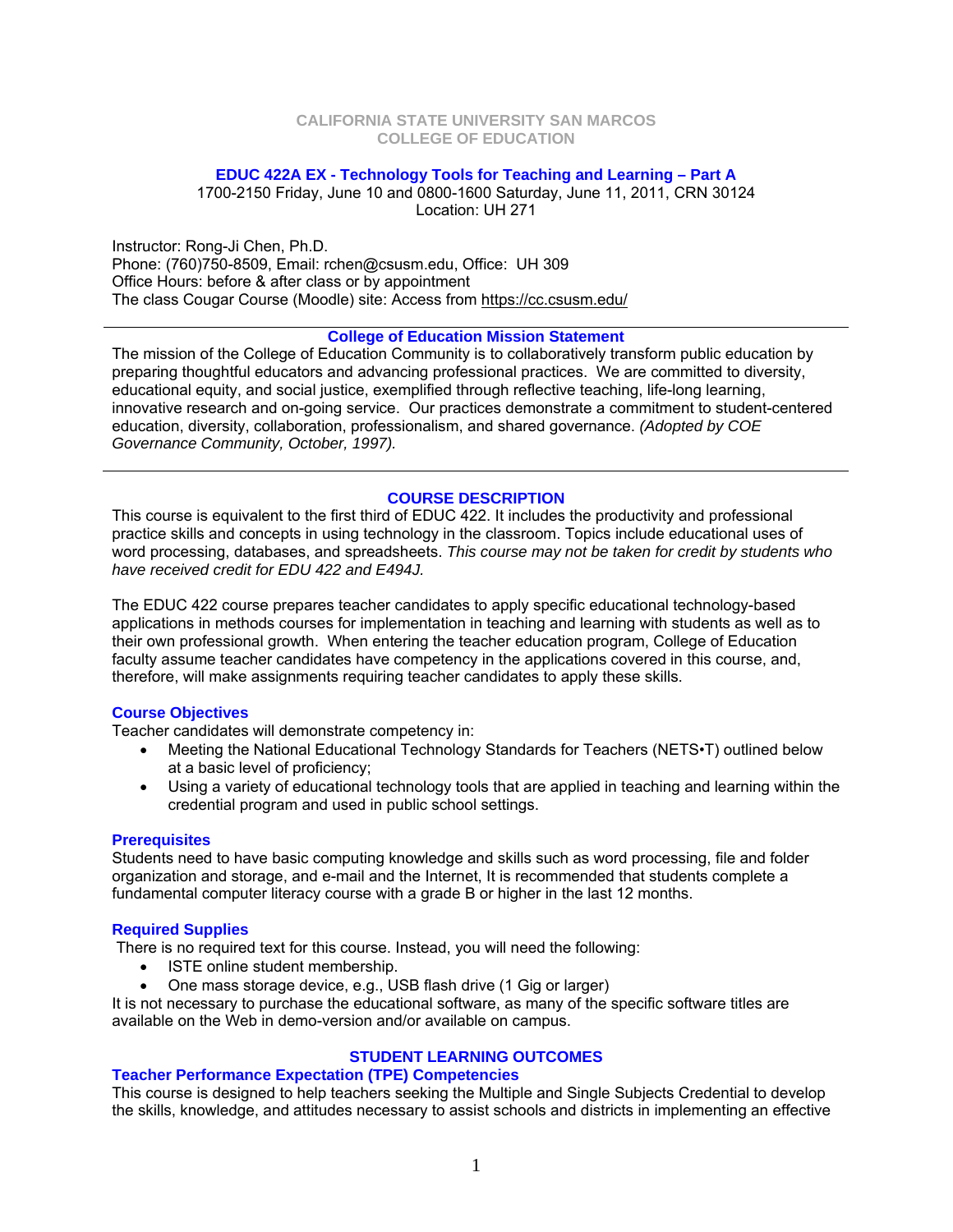program for all students. The successful candidate will be able to merge theory and practice in order to realize a comprehensive and extensive educational program for all students. The following TPEs are addressed in this course:

Primary Emphasis:

TPE 14 CSUSM Educational Technology (based on ISTE NETS•T: see below) Secondary Emphasis:

TPE 4 - Making Content Accessible (NETS•T I and II)

TPE 5 - Student Engagement (NETS•T I and II)

TPE 6 - Developmentally Appropriate Teaching Practices (NETS•T I, and II)

TPE 7 - Teaching English Language Learners (NETS•T II and IV)

TPE 12 - Professional, legal and ethical (NETS•T IV)

TPE 13 - Professional Growth (NETS•T V)

# **ISTE National Educational Technology Standards (NETS•T) and Performance Indicators for Teachers**

Effective teachers model and apply the National Educational Technology Standards for Students (NETS•S) as they design, implement, and assess learning experiences to engage students and improve learning; enrich professional practice; and provide positive models for students, colleagues, and the community. All teachers should meet the following standards and performance indicators. Teachers:

# **I. Facilitate and Inspire Student Learning and Creativity**

Teachers use their knowledge of subject matter, teaching and learning, and technology to facilitate experiences that advance student learning, creativity, and innovation in both face-to-face and virtual environments. Teachers:

- **a.** promote, support, and model creative and innovative thinking and inventiveness
- **b.** engage students in exploring real-world issues and solving authentic problems using digital tools and resources
- **c.** promote student reflection using collaborative tools to reveal and clarify students' conceptual understanding and thinking, planning, and creative processes
- **d.** model collaborative knowledge construction by engaging in learning with students, colleagues, and others in face-to-face and virtual environments

### **II. Design and Develop Digital-Age Learning Experiences and Assessments**

Teachers design, develop, and evaluate authentic learning experiences and assessments incorporating contemporary tools and resources to maximize content learning in context and to develop the knowledge, skills, and attitudes identified in the NETS•S. Teachers:

- **a.** design or adapt relevant learning experiences that incorporate digital tools and resources to promote student learning and creativity
- **b.** develop technology-enriched learning environments that enable all students to pursue their individual curiosities and become active participants in setting their own educational goals, managing their own learning, and assessing their own progress
- **c.** customize and personalize learning activities to address students' diverse learning styles, working strategies, and abilities using digital tools and resources
- **d.** provide students with multiple and varied formative and summative assessments aligned with content and technology standards and use resulting data to inform learning and teaching

### **III. Model Digital-Age Work and Learning**

Teachers exhibit knowledge, skills, and work processes representative of an innovative professional in a global and digital society. Teachers:

- **a.** demonstrate fluency in technology systems and the transfer of current knowledge to new technologies and situations
- **b.** collaborate with students, peers, parents, and community members using digital tools and resources to support student success and innovation
- **c.** communicate relevant information and ideas effectively to students, parents, and peers using a variety of digital-age media and formats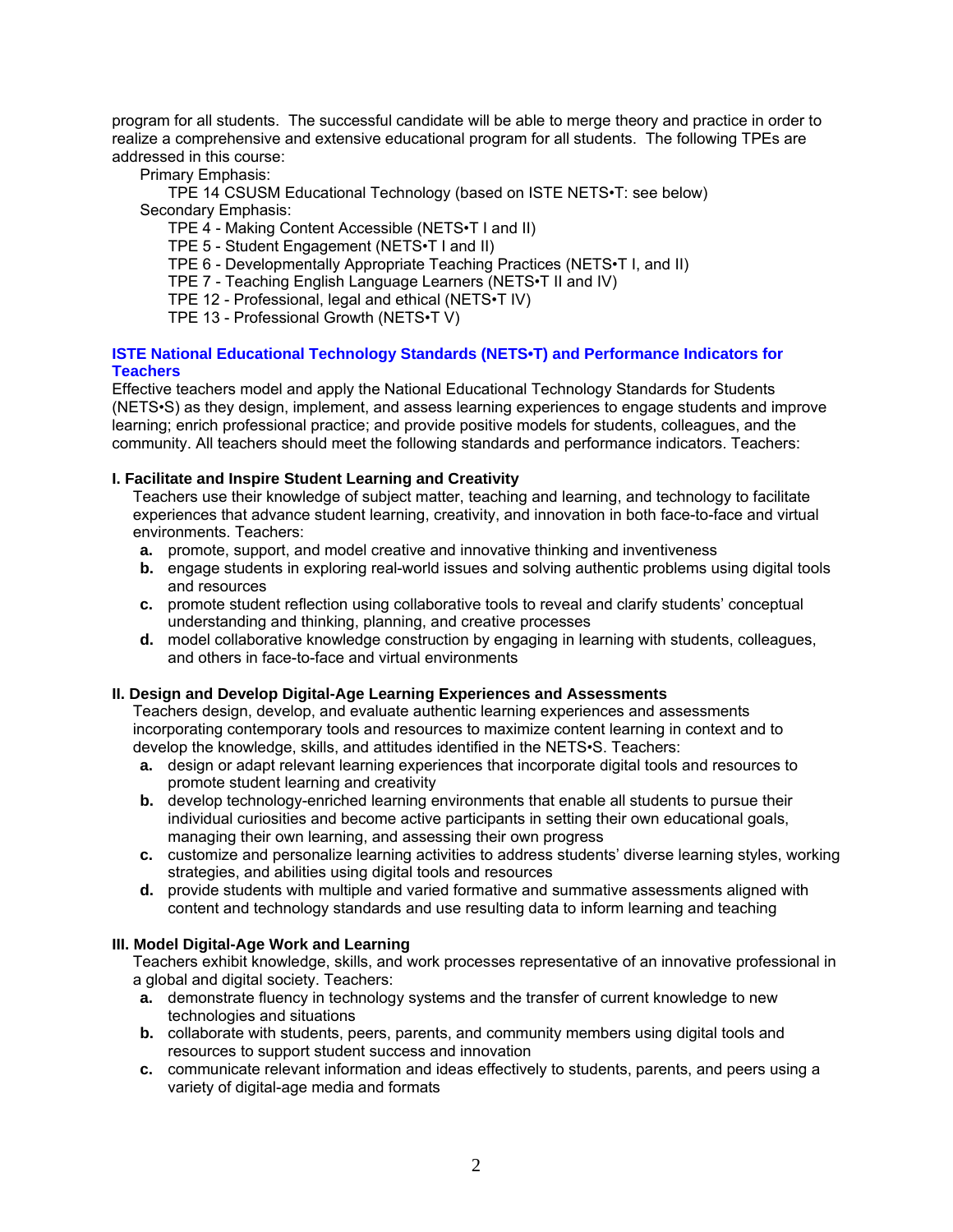**d.** model and facilitate effective use of current and emerging digital tools to locate, analyze, evaluate, and use information resources to support research and learning

# **IV. Promote and Model Digital Citizenship and Responsibility**

Teachers understand local and global societal issues and responsibilities in an evolving digital culture and exhibit legal and ethical behavior in their professional practices. Teachers:

- **a.** advocate, model, and teach safe, legal, and ethical use of digital information and technology, including respect for copyright, intellectual property, and the appropriate documentation of sources
- **b.** address the diverse needs of all learners by using learner-centered strategies and providing equitable access to appropriate digital tools and resources
- **c.** promote and model digital etiquette and responsible social interactions related to the use of technology and information
- **d.** develop and model cultural understanding and global awareness by engaging with colleagues and students of other cultures using digital-age communication and collaboration tools

# **V. Engage in Professional Growth and Leadership**

Teachers continuously improve their professional practice, model lifelong learning, and exhibit leadership in their school and professional community by promoting and demonstrating the effective use of digital tools and resources. Teachers:

- **a.** participate in local and global learning communities to explore creative applications of technology to improve student learning
- **b.** exhibit leadership by demonstrating a vision of technology infusion, participating in shared decision making and community building, and developing the leadership and technology skills of others
- **c.** evaluate and reflect on current research and professional practice on a regular basis to make effective use of existing and emerging digital tools and resources in support of student learning
- **d.** contribute to the effectiveness, vitality, and self-renewal of the teaching profession and of their school and community

*ISTE (International Society for Technology in Education), 2008*

http://www.iste.org/Content/NavigationMenu/NETS/ForTeachers/2008Standards/NETS\_for\_Teachers\_2008.htm

# **CSUSM AND COE POLICIES**

### **College of Education Attendance Policy**

Due to the dynamic and interactive nature of courses in the College of Education, all students are expected to attend all classes and participate actively. At a minimum, students must attend more than 80% of class time, or s/he may not receive a passing grade for the course at the discretion of the instructor. Individual instructors may adopt more stringent attendance requirements (see below). Should the student have extenuating circumstances, s/he should contact the instructor as soon as possible. (Adopted by the COE Governance Community, December, 1997).

Accordingly, if more than 3 hours of class session are missed, the teacher candidate cannot receive higher than a C+. Four points will be deducted from the attendance/participation for every missed hour of class session. Excessive tardiness will also result in loss of attendance/participation points. If extraordinary circumstances occur, please make an appointment with the instructor. Remember that communication is the key to success.

In addition to attending course sessions, students may need to use campus resources for some assignments. All students must plan times they can work in labs on campus. Students are required to check campus resources and availability of labs. Mac computers are available in ACD 202, ACD 211, UH 271, and SCI2 306 in addition to other locations such as the library 2<sup>nd</sup> floor. Students are required to use campus issued-email accounts and check email and the class Cougar Course (Moodle) site at least two times per week to communicate with instructor and peers.

# **CSUSM Academic Honesty Policy**

Students will be expected to adhere to standards of academic honesty and integrity, as outlined in the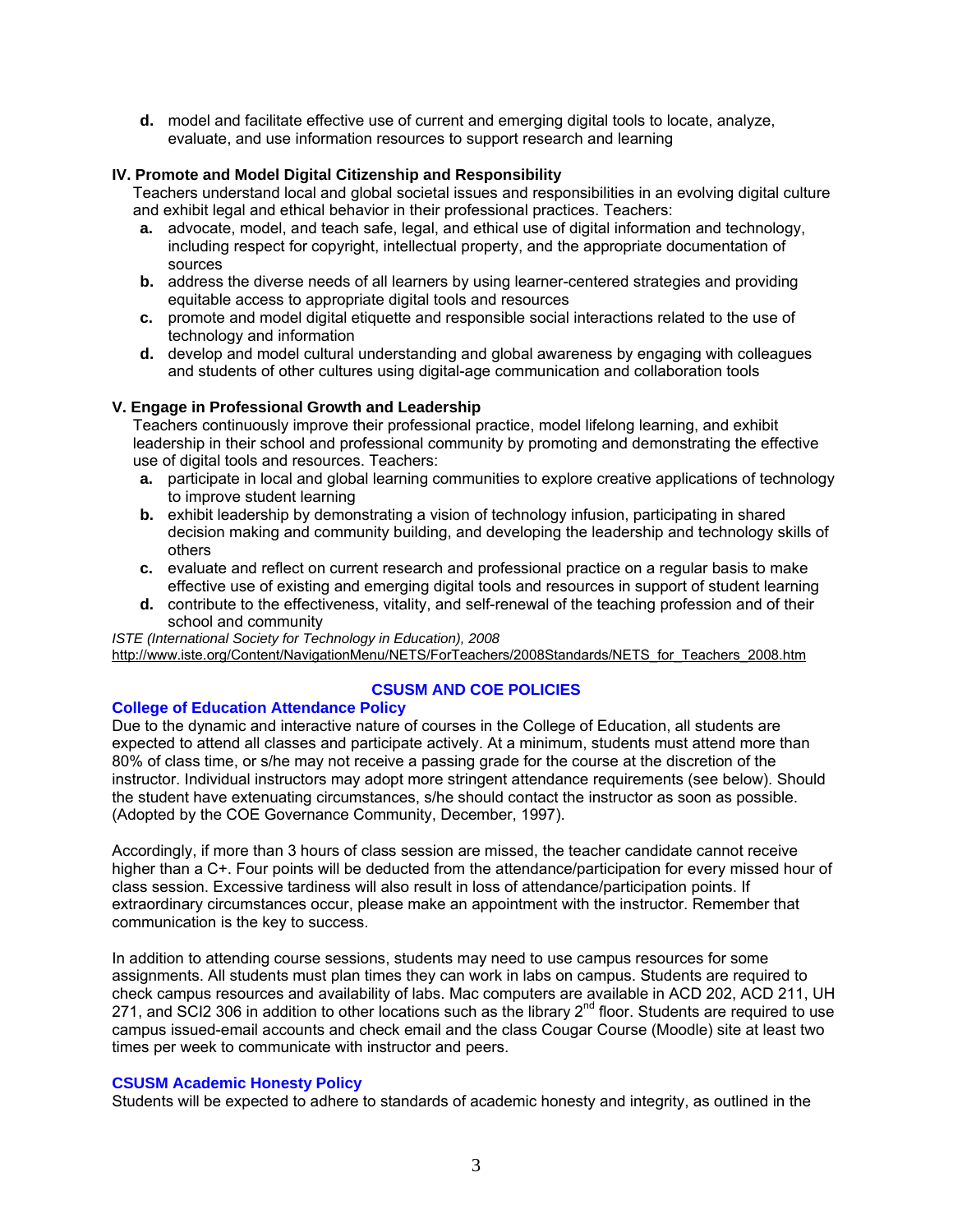Student Academic Honesty Policy. All written work and oral presentation assignments must be original work. All ideas/materials that are borrowed from other sources must have appropriate references to the original sources. Any quoted material should give credit to the source and be punctuated with quotation marks.

Students are responsible for honest completion of their work including examinations. There will be no tolerance for infractions. If you believe there has been an infraction by someone in the class, please bring it to the instructor's attention. The instructor reserves the right to discipline any student for academic dishonesty in accordance with the general rules and regulations of the university. Disciplinary action may include the lowering of grades and/or the assignment of a failing grade for an exam, assignment, or the class as a whole.

Incidents of Academic Dishonesty will be reported to the Dean of Students. Sanctions at the University level may include suspension or expulsion from the University.

# **Plagiarism**

As an educator, it is expected that each student will do his/her own work, and contribute equally to group projects and processes. Plagiarism or cheating is unacceptable under any circumstances. If you are in doubt about whether your work is paraphrased or plagiarized see the Plagiarism Prevention for Students website http://library.csusm.edu/plagiarism/index.html. If there are questions about academic honesty, please consult the University catalog.

# **Students with Disabilities Requiring Reasonable Accommodations**

Students with disabilities who require reasonable accommodations must be approved for services by providing appropriate and recent documentation to the Office of Disable Student Services (DSS). This office is located in Craven Hall 4300, and can be contacted by phone at (760) 750-4905, or TTY (760) 750-4909. Students authorized by DSS to receive reasonable accommodations should meet with their instructor during office hours or, in order to ensure confidentiality, in a more private setting.

### **CSUSM Writing Requirement**

The CSUSM writing requirement of 2500 words is met through the completion of course assignments. Therefore, all writing will be looked at for content, organization, grammar, spelling, and format.

If needed, it is suggested that you make an appointment with the Writing Center (http://www.csusm.edu/writing\_center/) to seek help with writing skills before submitting your written assignments.

# **ASSIGNMENTS, GRADING, AND SCHEDULE**

### **Assignments and Requirements**

The following is a list of course assignments with a brief description of each.

| <b>No</b> | <b>Assignment</b>   | <b>Description</b>                                           | <b>Pts</b> | <b>Due</b>         |
|-----------|---------------------|--------------------------------------------------------------|------------|--------------------|
|           | A Professio<br>nal  | Join ISTE and access resources for teaching and learning     | NA 6/17    |                    |
|           | Memberships         | through effective use of technology.                         |            |                    |
|           | <b>Introduction</b> | Write a self-introduction (including information about prior | 6 Intro    | 6/17               |
|           |                     | experiences and technology skills) in the class discussion   |            | Comments           |
|           |                     | forum. Respond to peers' postings.                           |            | 6/24               |
| 2         | <b>Newsletter</b>   | Students demonstrate the ability to use functions of desktop | 10.6/17    |                    |
|           |                     | publishing (text, graphics, layout, and appropriate content) |            |                    |
|           |                     | to communicate with parents, students, or other educators    |            |                    |
|           |                     | by creating a class newsletter.                              |            |                    |
| 3         | Journal Blog        | Students reflect on course readings related to NETS and      |            | 20 Entries<br>6/24 |
|           |                     | current issues in educational technology. Students maintain  |            | Comments           |
|           |                     | professional blogs, demonstrate the ability to contribute to |            | 7/1                |
|           |                     | online discussions, and apply Netiquette in the process.     |            |                    |
|           | 4 Sprea<br>dsheets  | Students use spreadsheets and charts in a variety of ways    | 15 6/24    |                    |
|           |                     | to organize and present information. Students reflect on     |            |                    |